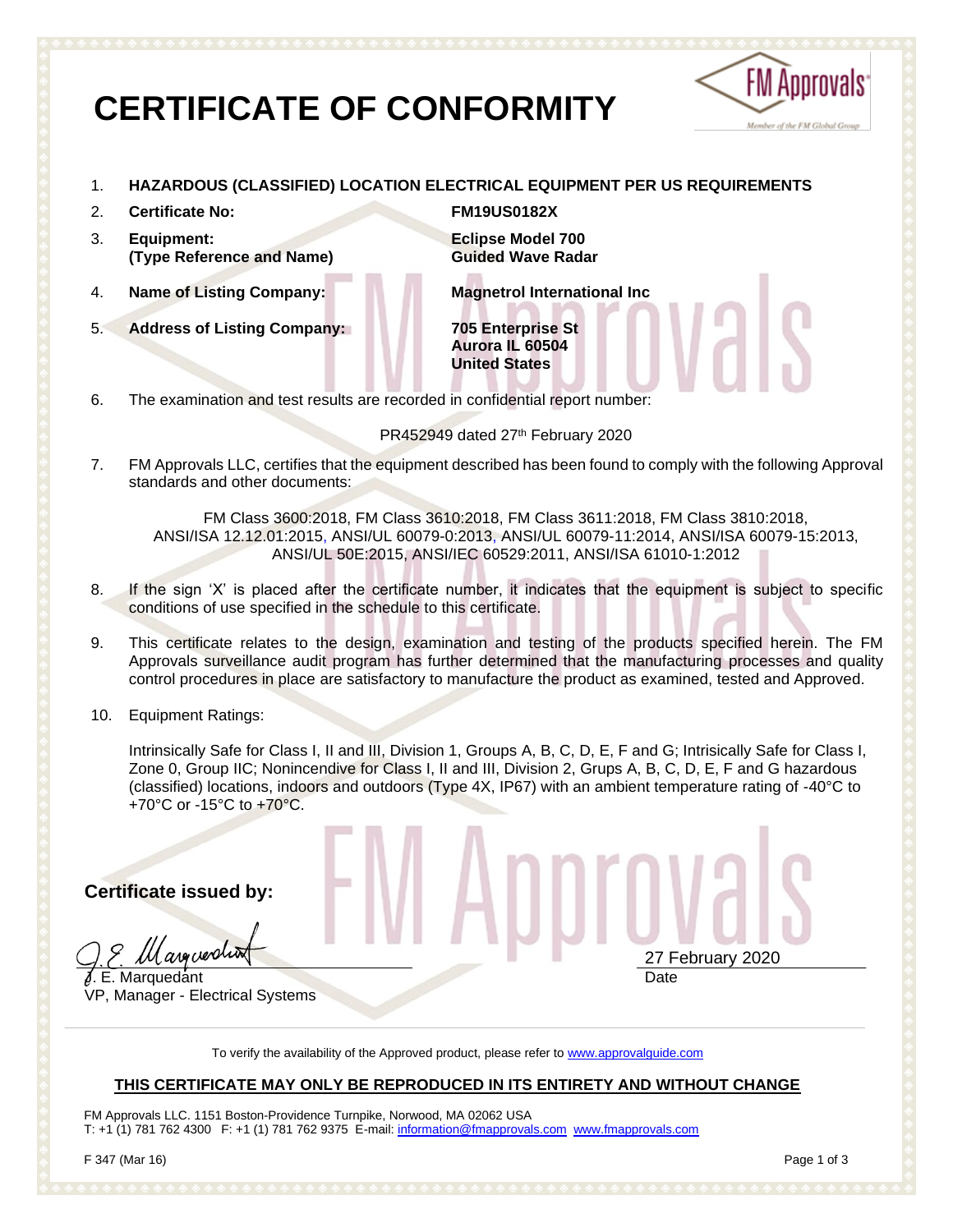## **SCHEDULE**



US Certificate Of Conformity No: FM19US0182X

11. The marking of the equipment shall include:

Class I, II, III, Division 1, Groups A, B, C, D, E, F, G T4…T1 Class I, Zone 0, AEx ia IIC T4…T1 Ga  $Ta = -40^{\circ}C$  to  $+70^{\circ}C$ Type 4X, IP66/67 Type 4X, IP66/67<br>Class I, II, III, Division 2, Groups A, B, C, D, E, F, G T4…T1

Class I, Zone 2, AEx nA IIC T4…T1 Gc Ta =  $-15^{\circ}$ C to  $+70^{\circ}$ C Type 4X, IP66/67

## 12. **Description of Equipment:**

**General** - The Eclipse Model 700 Guided Wave Radar (MODEL 700 GWR) is a continuous level transmitter, for liquid level control, utilizing guided wave radar (GWR) technology. All signal outputs are provides an analog 4-20mA signal with HART digital communication.

**Construction** - The Eclipse Model 700 Guided Wave Radar (MODEL 700 GWR) is housed in a single compartment (die-cast aluminum) enclosure. Power wiring and electronics are all in the same compartment.

**Ratings** - The Eclipse Model 700 Guided Wave Radar (MODEL 700 GWR) operates at 28.6Vdc with a maximum output of 22.5mA. For Nonincendive circuits the maximum supply voltage is 30Vdc. The transmitters are rated for use in an ambient temperature range of -40 $\degree$ C to +70 $\degree$ C or -15 $\degree$ C to +70 $\degree$ C.

## *700-51ab-c5d / 7ef-ghjk-lmn-pq-r, Eclipse Guided Wave Radar (GWR) Level Transmitter / Eclipse Level Probe*

Ui < 28.6Vdc, Ii < 140mA, Pi < 1W, Li = 2.7µH, Ci ≤ 4.4nF

a = Safety Level; 1 or 2 b = Accessories / Mounting; 0 or A  $c =$  Classification = 1, A or C  $d =$  Conduit; 0 or 1 e = Measurement; B or D f = Probe configuration / Style; 1, F, P or T g = Process Connection Size; 1, 2, 3, 4, 5, 6, B, C, D, E or F h = Process Connection Type; 1, 2, 3, 4, 5, 6, 7, 8, A, B, C, D, E, F, G, H, J, K, L, M or N  $j =$  Construction Codes; 0, K, L, M or N  $k =$  Flange Option; 0, 1, 2 or 3  $I =$  Material of Construction; A, B, C, F, P, R, S or T m = Spacer Material; 0, 1 or 5 n = O-Ring / Seal Material; 0, 1, 2, 3, 4, 5, 6, 7, 8, A or N p = Probe size/Type/Flushing; 0, 1, 2 or 3 q = Special option; 0 or 1

## **THIS CERTIFICATE MAY ONLY BE REPRODUCED IN ITS ENTIRETY AND WITHOUT CHANGE**

FM Approvals LLC. 1151 Boston-Providence Turnpike, Norwood, MA 02062 USA T: +1 (1) 781 762 4300 F: +1 (1) 781 762 9375 E-mail[: information@fmapprovals.com](mailto:information@fmapprovals.com) [www.fmapprovals.com](http://www.fmapprovals.com/)